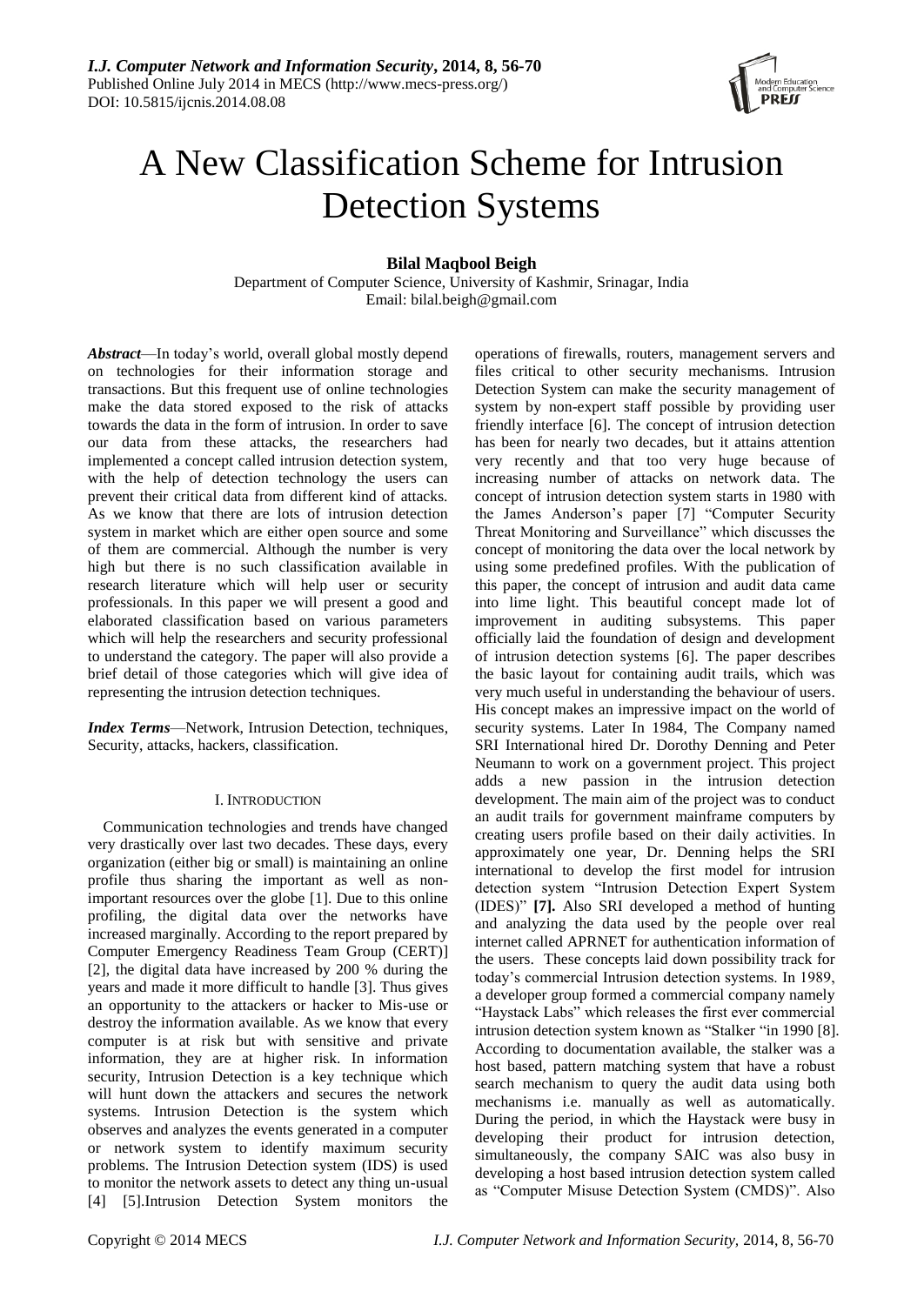simultaneously, the Air Force crypto support system developed the system called as "Automated Security" Measurement System (ASIM)". The main aim of the system was to monitor the traffic on the US Air Force's Network [9] [10]. The ASIM was the first system to incorporate both hardware and software solution to the intrusion detection. The project ASIM is still in existing mode and is running and maintained by Air Force's Computer Emergency Response Team (AFCERT). Soon after completion of the project at Air Force, Soon after the completion of the project at US air Force, in 1994 the developer from US Air Force formed their own commercial company namely "Wheel Group" and their first commercial product "Net Ranger" was released. In around 1997, the security market leader at that time, ISSI developed intrusion detection system namely "Real Secure". A year after, in 1998, Cisco feels the need of security of their products, they decide to purchase the company Wheel Group in order to provide a combined security solution to their customers. Similarly the formation of company called "Centrex Corporation" came into existence with the merging of two companies i.e. CMDS and SAIC [11] [12].This was the era form where the boost in the design and development of intrusion detection came. Also on December 22, 1998, Marty Roesch released first the first version of SNORT [Marty Roesch reference]. At that time SNORT was only available for UNIX platform and was limited, but was capable of performing real-time packet analysis and logging.

Later in 1999, Lawrence Berkeley National Laboratory made announcement of release of Bro intrusion detection system [13]. The system uses lipcap data for capturing data and has their own rules for analysis of intrusion detection system [14]. In the same year, a packet sniffer was developed by the name of APE [15], but was later renamed as SNORT after one month and is one of the most famous intrusion detection system with over 3000,000 active users. During last one decade the intrusion detection has made very rapid growth and has adopted many techniques from distinguished fields for the purpose of detection of intrusion. The road map of intrusion begins to attain different methodologies from different fields like as biology etc.

Here in this paper the section II will provide some elaboration about the need for classification of existing techniques, section III will provide the details about the existing classification scheme, section IV will provide a new classification scheme and then section V provides conclusion and future scope.

# II. NEED FOR CLASSIFICATION

Classification has delivered important meanings in our life. In general, classification can be defined as a means of grouping the similar things together having common qualities or characteristics. Classification has essential part to play especially in assisting in the search and selection process. By classifying things into different segments it enables us to retrieve things or information that we needed to look for, without the risk of too much time consuming in retrieving that particular things or information. When we want to search a particular specified thing or information in departmental store, for example we want to look for "T-Shirt", we will automatically look for "clothing section" from departmental store because T-shirt is classified as a cloth and the term is broad generalized of classification of T-Shirt. Thus Classification can be used as a tool for very simple yet infinitely crucial purpose. Its purpose is to secure an order which will be useful to users and to those who seek information with the smallest complication of search, also known as a technique designed to expedite the full use of the knowledge stored in books and other material housed in the collection.

The security is very important aspect for an organization. The organization needs to implement a security solution or procedure. As there are many security solutions available in the market thus an organization needs a better classification scheme to fulfill the criteria based on their requirements and needs. Although some authors have given a classification schema but does not fulfill all the cardinalities which an organization requires in its requirement lists, thus a better and full-fledged classification schema needs to be drafted and developed which will make it easy for an organization to choose an intrusion detection systems according to their needs and requirements.

#### III. EXISTING CLASSIFICATION SCHEMA

Up to the current situation, different researchers have proposed different classification schema. In paper authored by "V. Jaiganesh, S. Mangayarkarasi and Dr. P. Sumathi" **[5]**, where they mentioned that the intrusion detection system can be divided in two broad categories: host-based (HIDS) and network-based (NIDS). Also in another paper authored by "Asmaa Shaker Ashoor and Sharad Gore" [6] stated that the intrusion detection systems can be classified into three types:

- Anomaly based.
- Signiture based.
- Hybrid detection.

Other paper drafted by "Suhair H. Amer, and John A. Hamilton, Jr." [16], were the author stated that the intrusion detection can be categorized into the following groups:

- i. Rule Based
- ii. Artificial Intelligence (AI)
- iii. Data Analysis
- iv. Computational Methods

Again the researcher namely "Jaime Daniel Mejía Castro, Jorge Maestre Vidal, Ana Lucila Sandoval Orozco, Luis Javier García Villalba" [17] have put forward another classification shown as under: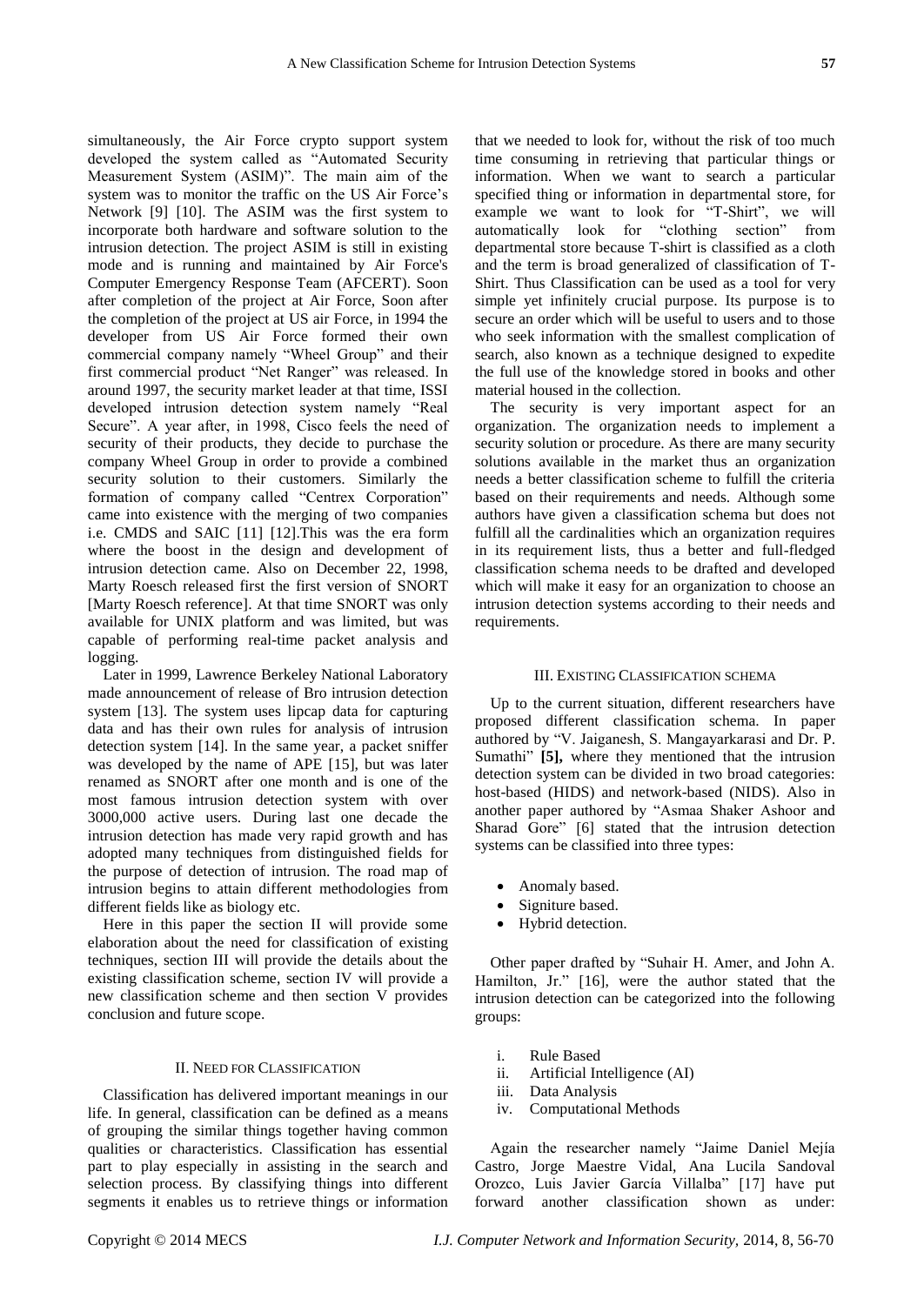- i. Statistical Based
- ii. Knowledge based
- iii. Machine Learning

Peng Ning & Sushil Jajodia, [18] in his paper has provided classification of the intrusion detection based on the position of deployment of the intrusion detection system. The classifications are as under:



Fig. 1: classification of Intrusion detction system

- 1. Host Based intrusion detection system
- 2. Network Based intrusion detection system.
- 3. Hybrid intrusion detection system.

As surveyed from many papers, intrusion detection system classification is in fuzz and need proper attention towards a better classification. So we have proposed a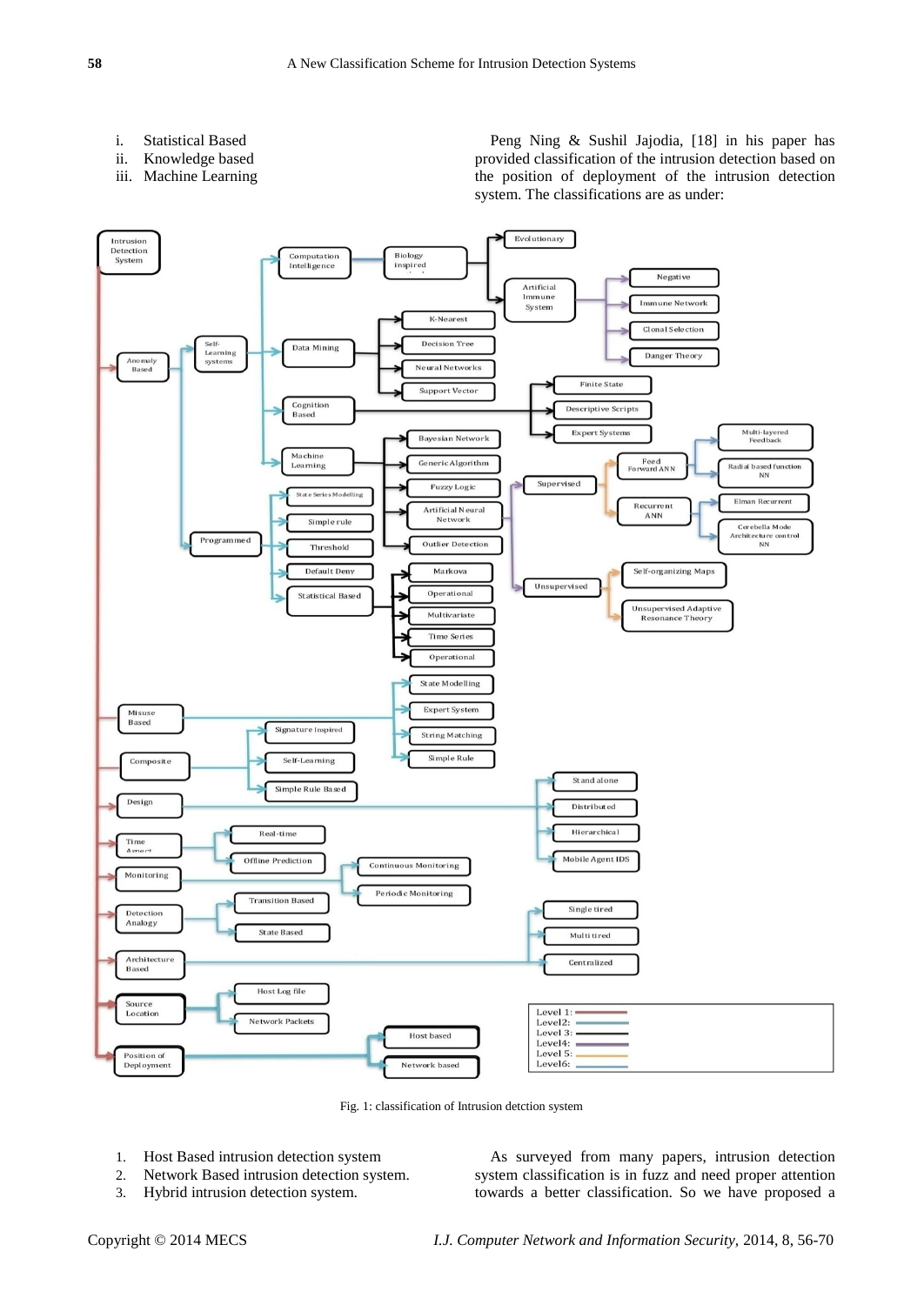new classification based on previous classification, literature survey and knowledge gained. The proposed classification will be followed in next section.

#### IV. PROPOSED CLASSIFICATION SCHEMA

As also mentioned in previous sections, different classifications have been proposed but none of them was fully accountable. I.e. none of the schema has made the suitable position for all the existing intrusion detection system. In order to understand the nature and working mechanisms, we are in need of a better classification schema. So here in this research thesis, we have proposed a better classification schema, which will classify all the existing intrusion detection system very minutely. The proposed classification schema is shown in Figure 1. In the figure we have classify the existing intrusion detection system up to six levels of classification. The levels are differentiated by colours. Each level is being developed after the surveying the proper literature available on that particular technique. The proposed technique has been developed to keeping in view all the techniques. Here we will discuss all the mentioned quantifiable classification elements in detail one by one. Our classification schema is firstly categorized into some broad category which are further refined and made a deep classification. As shown in Figure1, classification schema have first category as "Anomaly Based detection" The anomaly based detection schema has been further divided into many categories shown in Figure 2 and discussed below:

## *A. Anomaly Based Detection*

Anomaly detection is based on the normal behavior of a subject (e.g., a user or a system); any action that significantly deviates from the normal behavior is considered as intrusive. Anomaly based technique uses profile matching mechanism, i.e, normal and abnormal behaviour. In this technique, a base line of NORMAL data is being set after training the data for normal behaviour. If the incoming string or data deviates from its base-line of NORMAL, the traffic will be considered as anomaly otherwise not [19] [20] [21] [67].

Anomaly detection can be further divided into two categories as under:

- 1. Self-Learning.
- 2. Programmed.
- **1. Self-Learning:** As per the English dictionary selflearning is the Learning done by oneself, without a teacher or instructor. Thus we can say that selflearning intrusion detection system mechanism are the systems which will learn it-self for the detection

mechanisms. Self-learning systems learn by example, which constitutes base line for normal. Typically by observing traffic for an extended period of time and building some model of the underlying process. Here in our proposed classification the self learning has been further divided into four categories as under:

- i. Biology Inspired
- ii. Data Mining
- iii. Cognitive Based
- iv. Machine Learning

These sub sets have been further categorized as under:

## **i. Biological Inspired**:

Biological organisms cope with the demands of their environments using solutions quite unlike the traditional human-engineered approaches to problem solving. Biological systems tend to be adaptive, reactive, and distributed. Bio-inspired computing is a field devoted to tackling complex problems using computational methods modeled after design principles encountered in nature. This course is strongly grounded on the foundations of complex systems and theoretical biology. It aims at a deep understanding of the distributed architectures of natural complex systems, and how those can be used to produce informatics tools with enhanced robustness, scalability, flexibility and which can interface more effectively with humans. It is a multidisciplinary field strongly based on biology, complexity, computer science, informatics, cognitive science, robotics, and cybernetics. This field has been further divided into two categories as under:

## **1. Evolutionary**

Evolutionary methods (Biologically driven) are mechanisms inspired by biological evolution, such as reproduction, mutation and recombination.

## **2. Artificial Immune System.**

Immune based IDS are developed based on human immune system concepts and can perform tasks similar to innate and adaptive immunity. In general, audit data representing the appropriate behavior of services are collected and then a profile of normal behavior is generated [22] [16]. One challenge faced is to differentiate between self and non-self data which when trying to control causes scaling problems and the existence of holes in detector sets. The field of computer science uses artificial immune system (AIS) as a category of computational intelligent systems inspired by the biological process of immune system of vertebrates.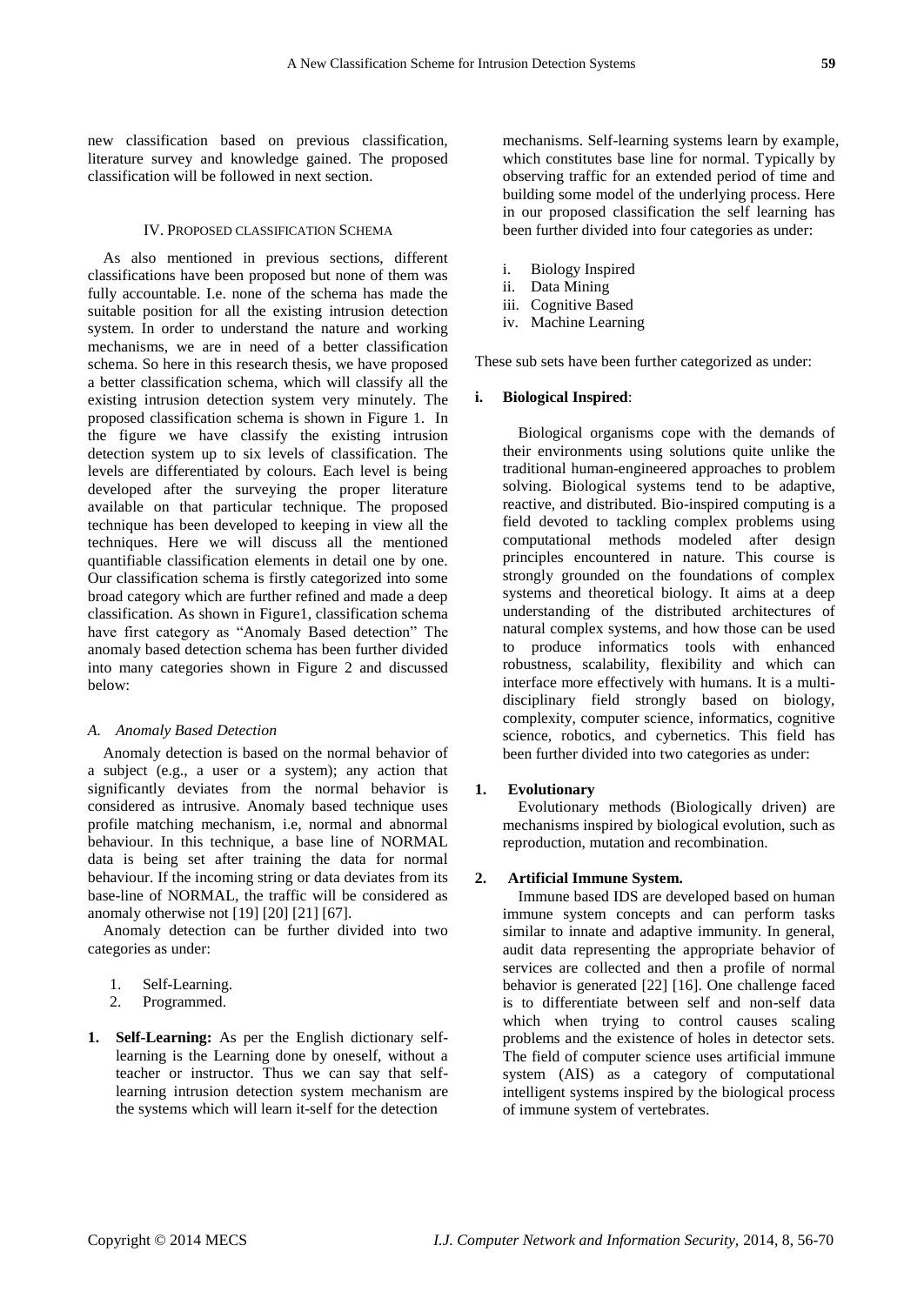

Fig. 2: Anomaly Based IDS

The field of computer science uses the characteristics and principles of human immune system for the purpose of learning and memorizing the events or things. This field has emerged as a computational tool or technique towards solving computational problems from mathematics, IT and engineering etc. Now-a-days the AIS are being used to design and development of intrusion detection systems. There have been several attempts to implement immunity-based systems. Some have experimented with innate immunity which is the first line of defense in the immune system and is able to detect known attacks. For example, Twycorss and Aickelin [23] implemented libtissue that uses a client/server architecture acting as an interface for a problem using immune based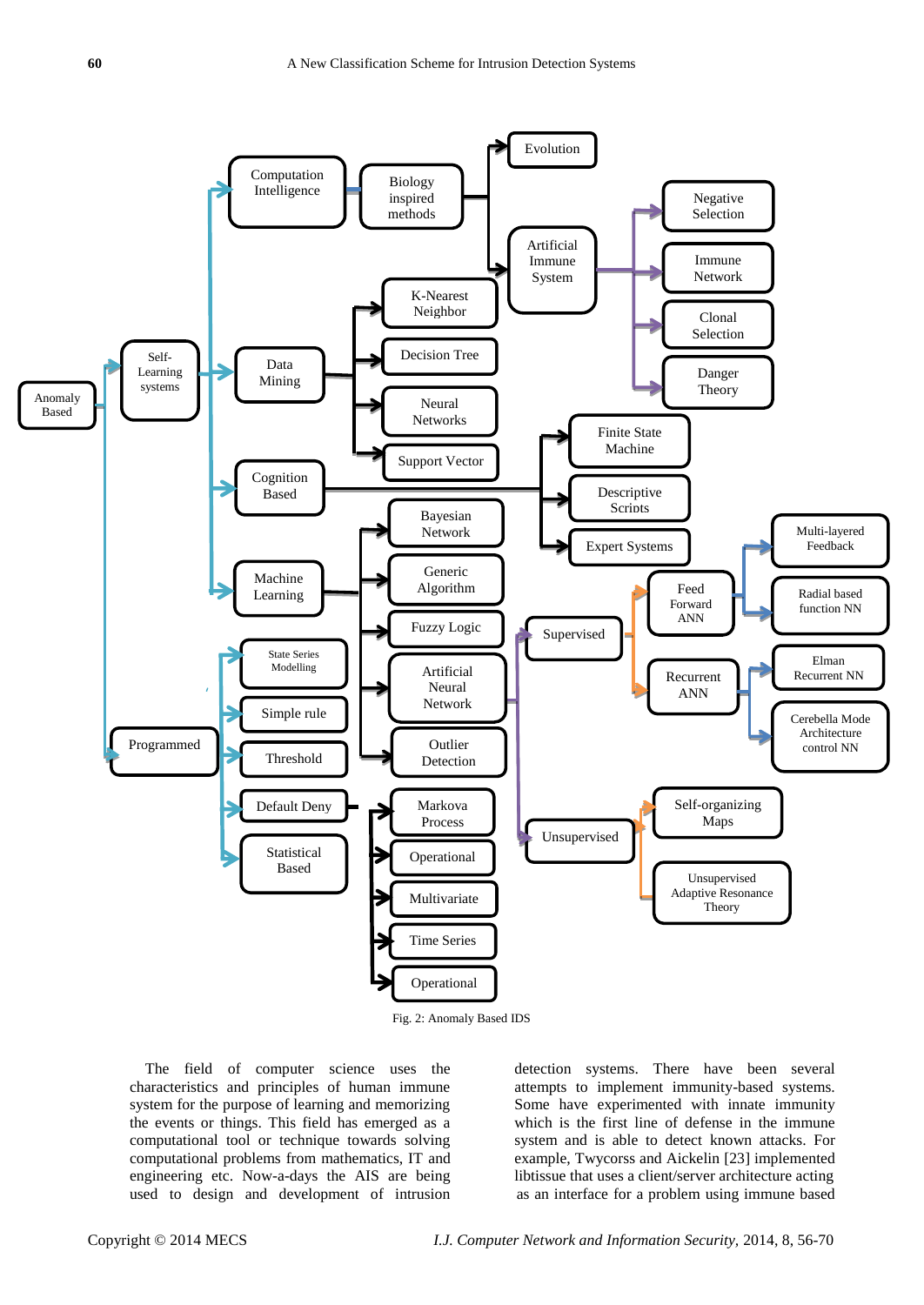techniques. [24].

Furthermore Artificial Immune system has been categorized into four categories as shown under:

## **a. Negative Selection**

Negative selection algorithm is basically inspired by positive and negative selection processes, which occurs during the maturation of T-Cells in the thymus called T-Cell tolerance. Negative selection refers to the identification and deletion of selfreacting cells that is T cells that may select for and attack self tissues. This class of algorithms is typically used for classification and pattern recognition problem domains where the problem space is modeled in the complement of available knowledge. For example in the case of an anomaly detection domain the algorithm prepares a set of exemplar pattern detectors trained on normal (nonanomalous) patterns that model and detect unseen or anomalous patterns.

## **b. Immune Network**

This Algorithm is basically driven from the idiotypic network theory proposed by Niels Kaj Jerne that describes the regulation of the immune system by anti-idiotypic antibodies (antibodies that select for other antibodies). The algorithms focus on the network graph structures involved where antibodies (or antibody producing cells) represent the nodes and the training algorithm involves growing or pruning edges between the nodes based on affinity (similarity in the problems representation space). Immune network algorithms have been used in clustering, data visualization, control, and optimization domains, and share properties with artificial neural networks [25].

#### **c. Clonal Selection**

The Clonal selection algorithm is used by the natural immune system to define the basic features of an immune response to an antigenic stimulus. It establishes the idea that only those cells that recognize the antigens are selected to proliferate. The selected cells are subject to an affinity maturation process, which improves their affinity to the selective antigens [26].

## **d. Danger Theory**

This Algorithm gives a new direction to information security; the algorithm suggests that the immune system reacts to counter the danger signals. It also provides a method of 'grounding' the immune response, i.e. linking it directly to the attacker. Little is currently understood of the precise nature and correlation of these signals and the theory is a topic of hot debate [27].

## **ii. Data Mining:**

According to R.L. Grossman [28] in "Data Mining: Challenges and Opportunities for Data Mining during the Next Decade", he defines data mining as being "concerned with uncovering patterns, associations, changes, anomalies, and statistically significant structures and events in data." Simply put it is the ability to take data and pull from it patterns or deviations which may not be seen easily to the naked eye. Another term sometimes used is knowledge discovery [16], [28].

#### **iii. Cognitive Approach:**

Cognition refers to mental activity including thinking, remembering, learning and using language. When we apply a cognitive approach to learning and teaching, we focus on the understanding of information and concepts. If we are able to understand the connections between concepts break down information and rebuild with logical connections, then our rention of material and understanding will increase. When we are aware of these mental actions, monitor them and control our learning processes it is called metacognition [16]

## **iv. Machine Learning:**

Machine learning is a system capable of acquiring and integrating the knowledge automatically. The capability of the systems to learn from experience, training, analytical observation, and other means, results in a system that can continuously self-improve and thereby exhibit efficiency and effectiveness. A machine learning system usually starts with some knowledge and a corresponding knowledge organization so that it can interpret, analyze, and test the knowledge acquired. [29] Machine learning techniques are based on establishing an explicit or implicit model that enables the patterns analyzed to be categorized. A singular characteristic of these schemes is the need for labeled data to train the behavioral model, a procedure that places severe demands on resources. In many cases, the applicability of machine learning principles coincides with that for the statistical techniques, although the former is focused on building a model that improves its performance on the basis of previous results. Hence, a machine learning IDS has the ability to change its execution strategy as it acquires new information. Although this feature could make it desirable to use such schemes for all situations, the major drawback is their resource expensive nature [30]. The machine learning have been further divided into five different categories which are as under:

## **a. Bayesian Network.**

Bayesian networks also known as Belief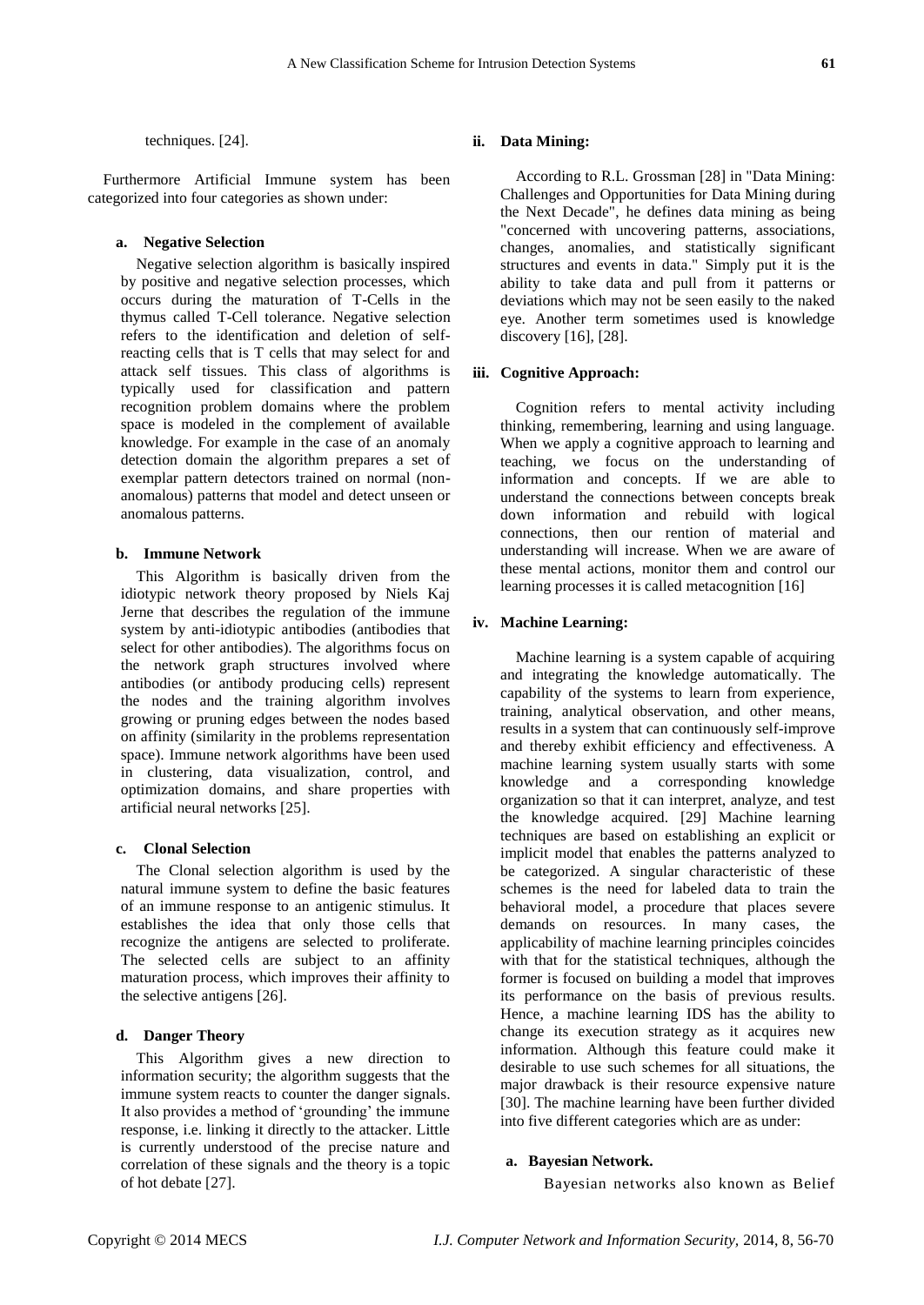Networks or Bayes Nets for short is basically from the family of probability graphical model (GM's) [30], [31]. The system is used to describe the conditional probability of a set of possible causes for a given observed events. These types of networks are mainly suitable for complex pattern matching. They are suitable for extracting complex patterns from sizable amounts of input information that can also contain significant levels of noise. Several systems have been developed using Bayesian network concepts. In the following system, Scott's [32] IDS is based on stochastic models of user and intruder behavior combined using Bayes theorem which mitigates the complexity of network transactions that have complicated distributions. Intrusion probabilities can be calculated and dynamic graphics are used to allow investigators to use the evidence to navigate around the system. [16]

## **b. Generic Algorithm.**

Genetic algorithms are a family of problemsolving techniques based on evolution and natural selection. Potential solutions to the problem to be solved are encoded as sequences of bits, characters or numbers. The unit of encoding is called a gene, and the encoded sequence is called a chromosome. The genetic algorithm begins with chromosomes population and an evaluation function that measures the fitness of each chromosome. Finally, the algorithm uses reproduction and mutation to create new solutions [16] [66].

## **c. Fuzzy Logic.**

Fuzzy logic is an approach which is based on Boolean logic. It provides the opportunity for modelling conditions that are inherently imprecisely defined. Fuzzy technique is of the form of approximating the decision with the powerful reasoning capabilities. Dr Zadeh [33] introduces the term fuzzy logic. Fuzzy logic is a multi-valued logic, which allows intermediate values to be defined between conventional evaluations [34].

## **d. Artificial Neural Network.**

Artificial Neural Network is a system based on the basic principles of biological neural networks. This field contains a large number of interconnected processing elements (neurons) working with each other to solve a particular problem [35].

## **e. Outlier Detection.**

An outlier is based on the concept of deviation of observations, which deviates from the already observation in order to give alert of the suspicious that it was generated by a different mechanism [36].

Furthermore the Artificial Neural Network has been categorized into two categories.

#### *a. Supervised Learning*

Supervised learning is a form of machine learning technique which sets the parameters of an artificial neural network from training data [37]. The process of learning of artificial neural is a set of steps. Firstly we have to set the value of its valid input parameters after having seen output value. The training data consist of pairs of input and desired output values that are traditionally represented in data vectors. Supervised learning can also be referred as classification, where we have a wide range of classifiers, each with its strengths and weaknesses. Choosing a suitable classifier for a given problem is however still more an art than a science. The different types of supervised type learning are as:

#### **i. Feed Forward ANN**

In such an ANN solution, the data moves from the input to the output units in a strictly feed-forward manner. Data processing may spawn multiple layers, but no feedback connections are implemented. Examples of feed-forward ANN's would be a Perceptron (Rosenblatt) or an Adaline (Adaptive Linear Neuron) based net [38].

#### i. Recurrent ANN

These types of ANN's incorporate feedback connections. Compared to feed- forward ANN's, the dynamic properties of the network are paramount. In some circumstances, the activation values of the units undergo a relaxation process so that the network evolves into a stable state where these activation values remain unchanged. Examples of recurrent ANN's would be a Kohonen (self-organizing map) or a Hopfield based solution [38] [39].

#### *b. Un-Supervised*

Un-supervised learning is also a machine learning technique in which the output unit is trained in response to the pattern in the input framework. I.e. in which the networks learn to form their own classifications of the training data without external help. [40] In this kind of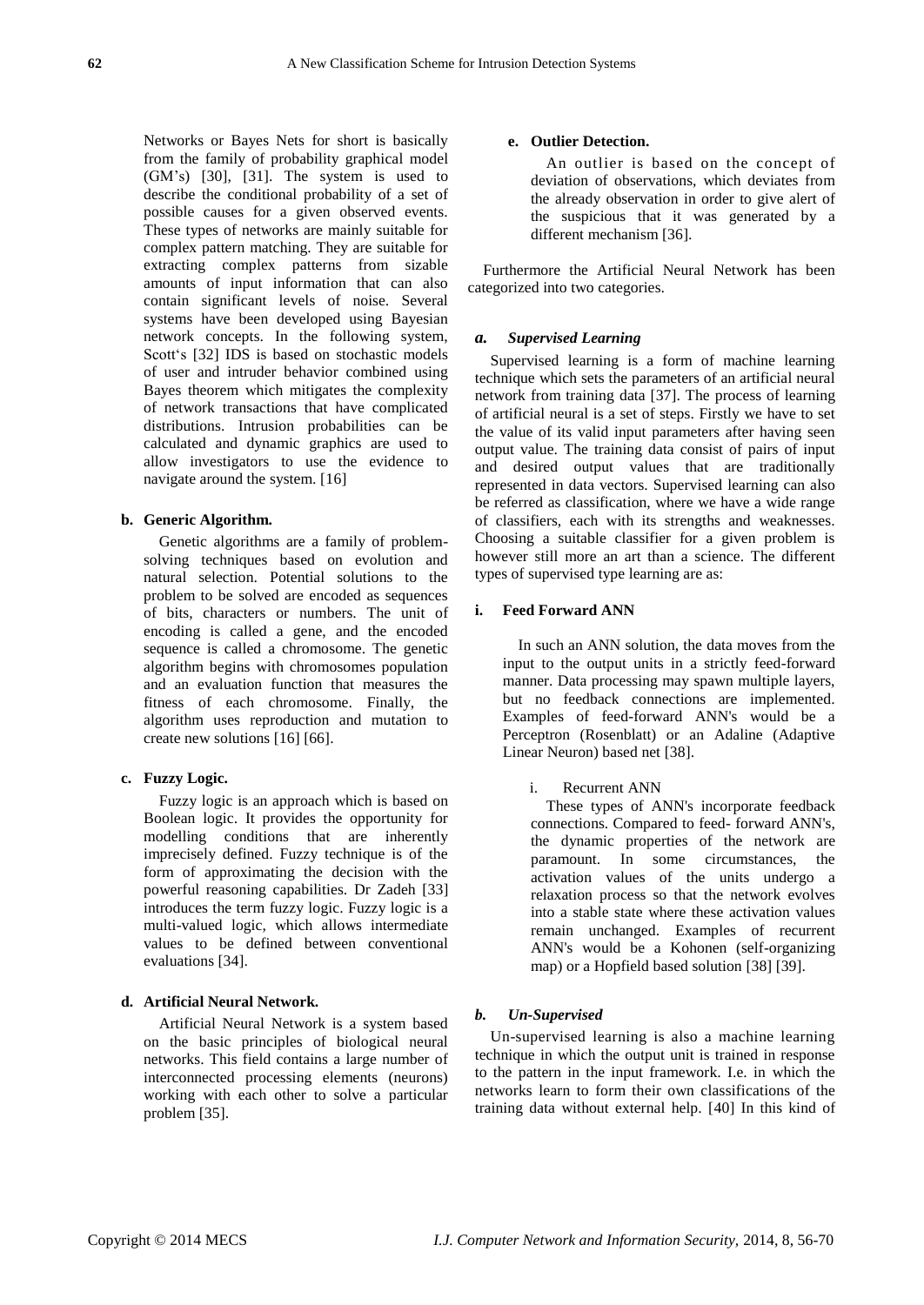situation, the system is given a task to show / discover all the possible patterns based on the input population. Compared to the supervised learning method, there is no a priori set of categories into which the patterns are to be classified; rather the system has to develop its own representation of the input stimuli. For supervised and unsupervised learning methods, basically all the learning rules reflect a variant of the Hebbian learning rule [37]. The different types of un-supervised learning are as under:

#### **i. Self-Organizing Maps.**

Neural networks that contain two layers and in implementation, a winner take all strategy in the output layer. Rather than taking the output of individual neurons, the neuron with the highest output is considered the winner. SOM's are typically used for classification related problems, where the output neurons represent groups that the input neurons are to be classified into. SOM's are usually trained with a competitive learning strategy.

#### **ii. Unsupervised adaptive Resonance theory.**

Adaptive resonance theory is a neural theory which helps us to learn the concepts about how the brain develops and learns to recognize the objects and then recall them in his whole life. The process shows how to learn, categorize the events; in order to deal with coming events based on the categories already learned [40].

Also from supervised section, the Feed Forward ANN and Recurrent ANN have been divided into two subcategories as:

#### Feed Forward ANN

- a. Multilayer Feedback
- b. Radial Based function
- Recurrent ANN
	- a. Elman Recurrent.
	- b. Cerebella Mode Architecture control NN.

#### **2. Programmed**

The programmed learning needs some agent either it be a user or some other, who teaches the system, program it to detect the different anomalies or malicious events. Thus the user or the programmer of the system forms an opinion or idea on what is considered abnormal enough for the system to signal a security violation [41][42]. The techniques used for intrusion detection system which comes under this category are as:

#### **i. State Series modelling detection.**

The technique state series modelling involves the operations of encoded as a set of states. The transitions in between all the states are maintained internally in the model, not explicit as when we code a state machine in an expert system shell. In any state, the match will be carries out, once the match is there for the state, the intrusion detection system engine waits for the next transition to occur. If the monitored action generated by the state is described as allowed the system continues, else if the transition would take the system to another state, any unknown (implied) state that is not described in the action list, then the system will sound an alarm [43] [44]. The monitored actions that can trigger transitions are usually security relevant actions such as file accesses (reads and writes), the opening of ‗secure' communications ports, etc. The rule matching engine is simpler than and not as powerful as a full expert system. There is no unification, for example. It does allow fuzzy matching, however— fuzzy in the sense that an attribute such as 'Write access to any file in the /tmp directory' could trigger a transition. Otherwise the actual specification of the security operation of the program could probably not be performed realistically [41].

#### **ii. Simple Rule based detection.**

Rule-based techniques [7] detect intrusion by observing events in the system and applying a set of rules that lead to a decision regarding whether a given pattern of activity is suspicious. The system involves an attempt to define a set of rules that can be used to decide that a given behavior is that of an intruder [41].

#### **iii. Threshold based detection.**

The technique threshold based detection is considered to be the simplest technique among the programmed descriptive statistics detectors. Threshold detection actually maintains mechanisms of counting the number of frequency of a specific event type over an interval time. If the count surpasses what is considered a reasonable number that one might expect to occur, then the intrusion is assumed [45]. The system works on the pre-defined statistics. i.e the system collects the necessary statistics and user can program predefined threshold in the form of range which will finally suggest that alarm may be generated or not for that statistical data or we can say that when the system has collected the necessary statistics, the user can program predefined thresholds (perhaps in the form of simple ranges) that define whether to raise the alarm or not. An example is ‗(Alarm if) number of unsuccessful login attempts >3 [46] [41].

#### **iv. Default Deny.**

The method uses defaults deny security policy under which we define or state the observations as the deviation from the normal. In This method, the deviation flags are used for the operations. The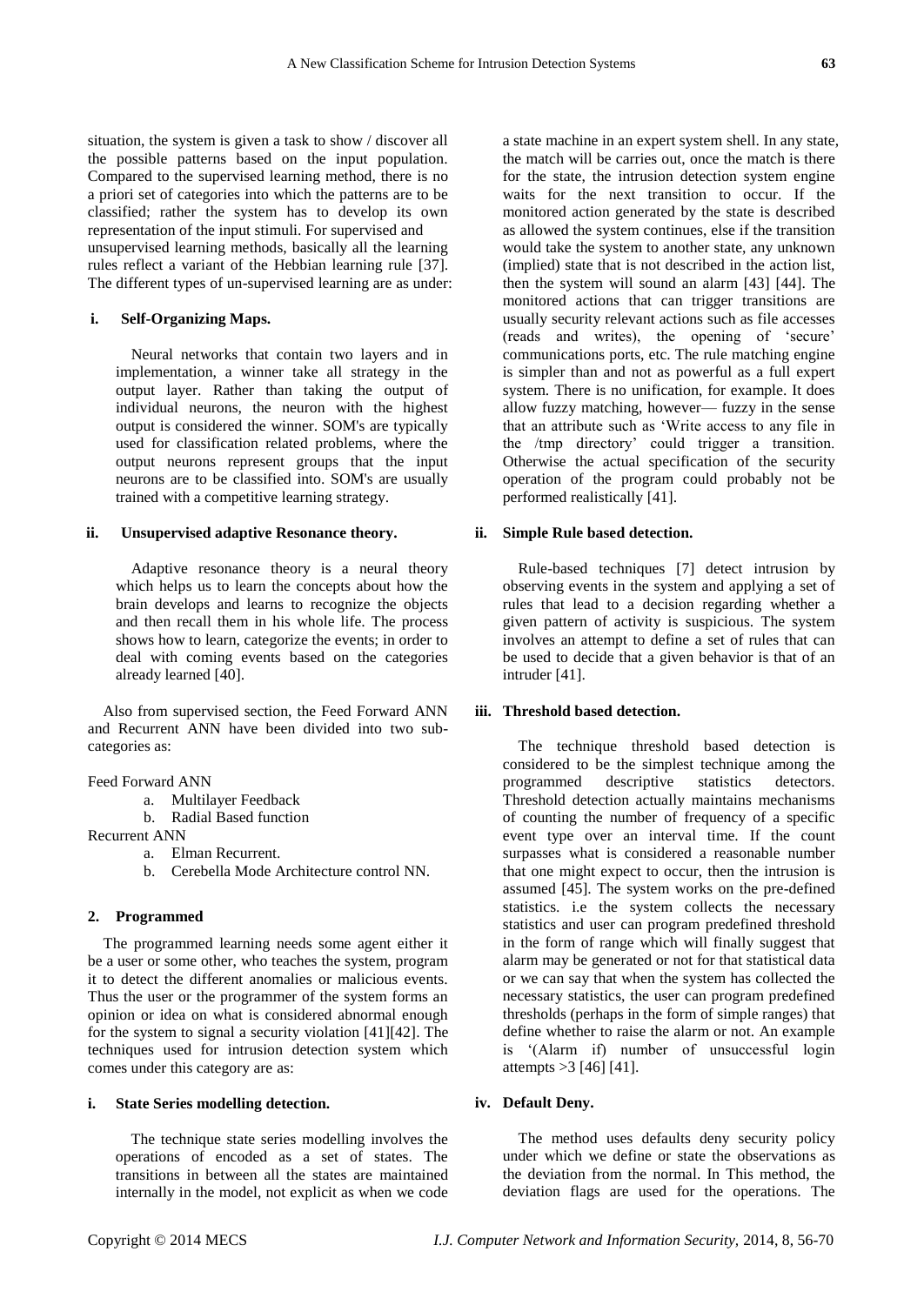model uses flags for checking the intrusive activities in the system. The formulation comes from the general legal system, which labels each and every thing as legal and illegal [41].

## **v. Statistical Based.**

Statistical based systems use profiling technique [47].The system determines the normal activity "Normal" and all the traffic which comes to system if falls under these conditions will be treated as normal and if the traffic falls outside the scope of normal is treated as abnormal or anomalous. The system will build profile of normal statistical behavior by the system of collecting descriptive statistics on a number of parameters [41]. The categories which come under the category of statistical based system are as:

## **a. Markova Process**

A Markova process is the method/ technique applied to form programmed intrusion detection systems. Markov process is a stochastic process which will have finite states or finites states of possible outcome. Also the outcome of any of the stage that we are supposed to get directly depends on the outcome of the previous states. Also the most possible outcome of the states must be constant over time [42]. This model identifies intrusion by examining the system at fixed intervals and keeping track of its state. A probability for each state at a give time interval is computed when an event occurs it changes the state of the system and if the probability for that state to occur at that time interval is low that event is considered anomalous. This model might be useful for looking at transitions between certain commands where command sequences were important [43].

#### **b. Operational Model**

This model is based on the range of events generated i.e maximum and minimum. Therefore based on the cardinality of events that happens over a period of time an alarm is raised if fewer then m or more than n events occur [43]. For Example: An E-Banking account, a user after unsuccessful 5 login attempts locks the account for any more transactions. Similarly The size of executable files allowed to be downloaded in some organizations is restricted to some value e.g. Gmail the size of file uploaded is 25 MB..The challenge in this sub-model is determining m and n.

## **c. Multivariate Model**

The Multivariate model is popular statistical tool that uses multiple variables to forecast possible investment outcomes. Multivariate models predict outcomes of situations that are affected by more than one variable, and are widely used in the financial world. The model works on the mechanism of the mean and standard deviation, therefore the model is based on correlations among two or more metrics. This model would be useful if experimental data show that better discriminating power can be obtained from combinations of related measures rather than individually-e.g., CPU time and 1/0 units used by a program, login frequency, and session elapsed time (which may be inversely related). [43].

## **d. Time Series Model**

The model uses two parameters interval time and event count. The model takes these parameters into account of the order and interarrival times of the observations as well as their values. The new observation which we got can be treated as if the probability of occurring of that event is very low. It uses probabilistic its probability of occurring at that time is too low, but the disadvantage of being more costly than mean and standard deviation [43].

## *B. Misuse Based IDS*

Mis-Use based intrusion detection system is based on rules. The rules used for the detection purpose in this technique may either be preconfigured by the system or these may be setup manually by the administrator. These rules will look for signatures on the network and then system operations try to catch known attack that should be considered as Misuse [18] [44] [68]. You can think of Misuse detection as a specific deny rule firewall. Example: We can model certain user's daily activity very minutely and very effectively. Suppose the user for which we are making profile logs in around 10 am, login in mails, and performs some transactions and takes break at 1: 00 pm, has very little number of access errors, no debugging tool used and so on. If the system that the system is being logged in at 3:00 am, start using compilers and debugging tools and has large number of file access errors, the system will flag this activity as suspicious and will raise alarm.



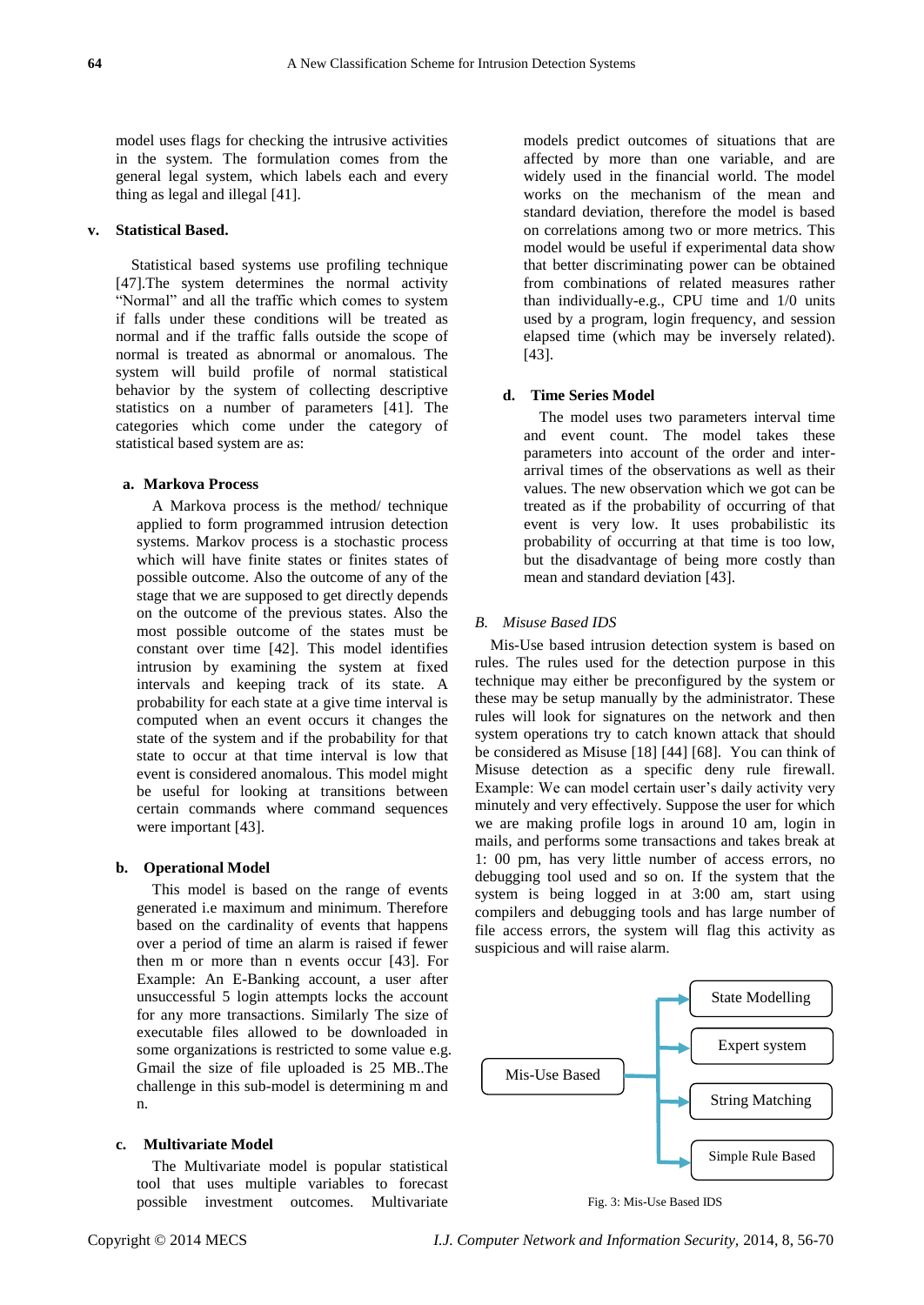The Mis-use can be further classified in the following sub groups which are as under:

#### **i. State Modeling**

A state model is a representation of the process model for one type of change request. A state represents the status of an individual change request. State-modelling encodes the intrusion as a number of different states, each of which has to be present in the observation space for the intrusion to be considered to have taken place [45]. They are by their nature time series models. Two subclasses exist: in the first, state transition, the states that make up the intrusion form a simple chain that has to be traversed from beginning to end; in the second, Petrinet, the states form a Petri-net. In this case they can have a more general tree structure, in which several preparatory states can be fulfilled in any order, irrespective.

## **ii. Expert System**

An Expert system is based on the statistical profiles of users, events etc. and then use the same for the intrusion detection process [46]. Thus expert system is employed to reason about the security state of the system, given rules that describe intrusive behaviour. The system works on the principle of previously defined set of rules which when assembles in sequence represent an attack. In expert system, all the events that have been incorporated in an audit trail are translated in the form of if-then-else rules. However it is very hectic to get a perfect rule for input data stream.

## **iii. String Matching**

String match is very simple and based on the character matching pattern but are case sensitive in nature. In this type of techniques, Sub-strings characters are being matched in the text that has been ment for transmission. These systems are not flexible, but it has the virtue of being simple to understand [41].

#### **iv. Simple Rule Based**

These systems are similar to the more powerful expert system, but not as advanced. This often leads to speedier execution [41]. The system observes events on system & applies rules to decide if activity is suspicious or not. The rule-based anomaly detection analyzes historical audit records to identify usage patterns & auto-generate rules for them. They also observe current behavior & match against rules to see if conforms. It does not required prior of flaws as like statistical anomaly detection [7], [47].

#### *C. Composite*

The composite or hybrid system is the system which implements multiple IDS approaches to coexist in a single system. In these types of techniques, the researchers have used both anomaly as well as Mis-use based intrusion detection in combination and can be classified in following categories as shown in fig 4 below:



Fig. 4: Composite IDS

## **v. Signature Inspired**

Signature inspired detectors form a compound decision in view of a model of both the normal behaviour of the system and the intrusive behaviour of the intruder. The detector operates by detecting the intrusion against the background of the normal traffic in the system [48]. At present, we call these detectors 'signature inspired' because the intrusive model is much stronger and more explicit than the normal model. These detectors have at least in theory - a much better chance of correctly detecting truly interesting events in the supervised system, since they both know the patterns of intrusive behaviour and can relate them to the normal behaviour of the system [49]. These detectors would at the very least be able to qualify their decisions better, i.e. give us an improved indication of the quality of the alarm. Thus these systems are in some senses the most 'advanced' detectors surveyed.

## **vi. Self-learning**

These systems automatically learn what constitutes intrusive and normal behaviour for a system by being presented with examples of normal behaviour interspersed with intrusive behaviour [41]. The examples of intrusive behaviour must thus be flagged as such by some outside authority for the system to be able to distinguish the two. Automatic feature selection there is only one example of such a system in this classification, and it operates by automatically determining what observable features are interesting when forming the intrusion detection decision,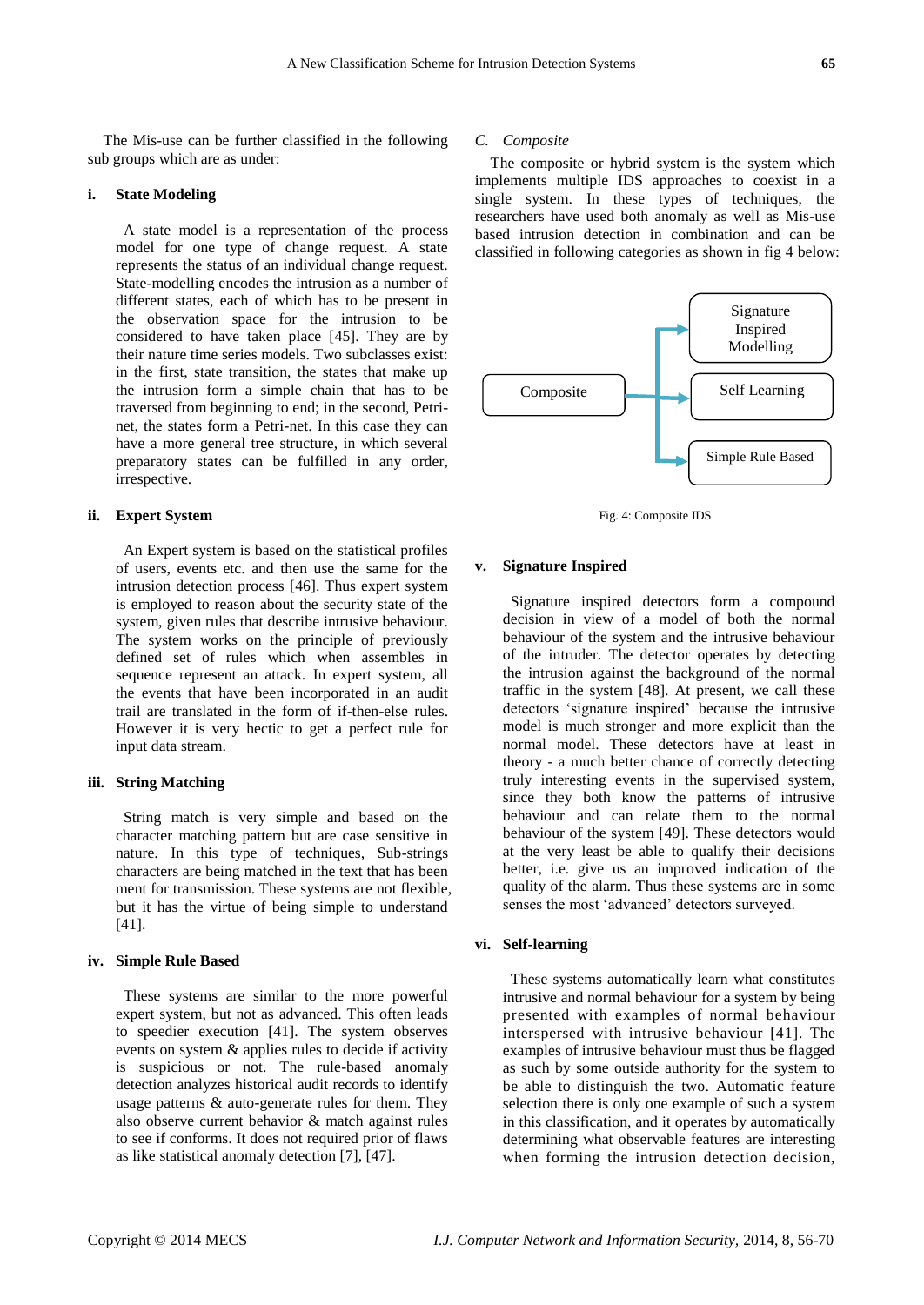isolating them, and using them to form the intrusion detection decision later [50].

#### *D. Design Based*

The intrusion detection systems can be classified on the basis of Design. The sub-class which comes under the strategy is as:



Fig. 5: Design Based

## **i. Stand Alone**

Standalone intrusion detection system is executed independently for each and every client/ node over the network and the decision taken for that node is solely on the data collected from that particular node / client [51] . In this type of detection, node has no idea of the position of other data on the network and also no network alert crosses over the network. This type of systems is most suitable for flat network system .Due to less information about the rest of the nodes in detection mechanisms this type of system is not opted in many intrusion detection systems [52] , [53].

#### **ii. Distributed**

In this type of system, we have collaborative work between the clients / nodes. Here the system each node co-operates with the other node to make the detection successful. Each IDs node/agent/ client is responsible for detection, data collection and response generation [54]. In the system, nodes cooperate with each other when there is not convincing evidence in global intrusion detection. This architecture is bit sophisticated as each node has to maintain local as well as global intrusion detection process, which may lead to overloading of memory [9].

## **iii. Hierarchal**

The Hierarchical intrusion detection system is a well developed distributed intrusion detection system. The system has been particularly developed for multi-layered infrastructure which uses clusters for

the purpose of detection. Each cluster has a clusterhead associated with it, which has more responsibility compared to other members [55]. In this system, each IDS-agent is performed on every node and is locally responsible for its node, thus we can say that for monitoring and deciding on the locally detected intrusion. Each cluster-head is locally in charge of its node and globally in charge of its cluster. [56].

## **iv. Mobile Agent IDS**

As we know that the mobile agents do not involve directly in improving techniques for detection, but the mobile agents can be applied for reshaping the way of they will be applied in order to enhance the efficiency and effectiveness of that particular technique [57]. One area in which mobile agent is used is reducing the log data in inner nodes of distributed system within hierarchical intrusion detection system. In this scenario, the agents visit data repositories and mine results in an efficient manner [58] [57]. In addition to the reducing of network load, the mobile agents are being used in minimizing the ability of an attacker to deceive IDS through discrepancies between protocol stack of the target and protocol model. Based on the concept, the agent replicates itself and will reside on multiple platforms. Based on multiple platforms, multiple agents runs concurrently to reduce the potential of dropping packets while maximizing the potential for triggering a quick response to a detected intrusion. When the network is using network level encryption, availability of resident components at the host also provides the means of viewing the packets in clear text format. Mobile agents can help in the implementation of robust, attack-resistant IDS architectures [59]. When agents sense some danger or some suspicious activities in the network, the Agents can relocate and thus operate autonomously and asynchronously from where created, collaborate and share knowledge, and be self organizing (e.g., dynamically reconfiguring relationships to compensate for failure of key components) [60].

#### *E. Time Aspect Based IDS*

This category can be divided into two sub-categories as under:



Fig. 6: Time Aspect Based IDS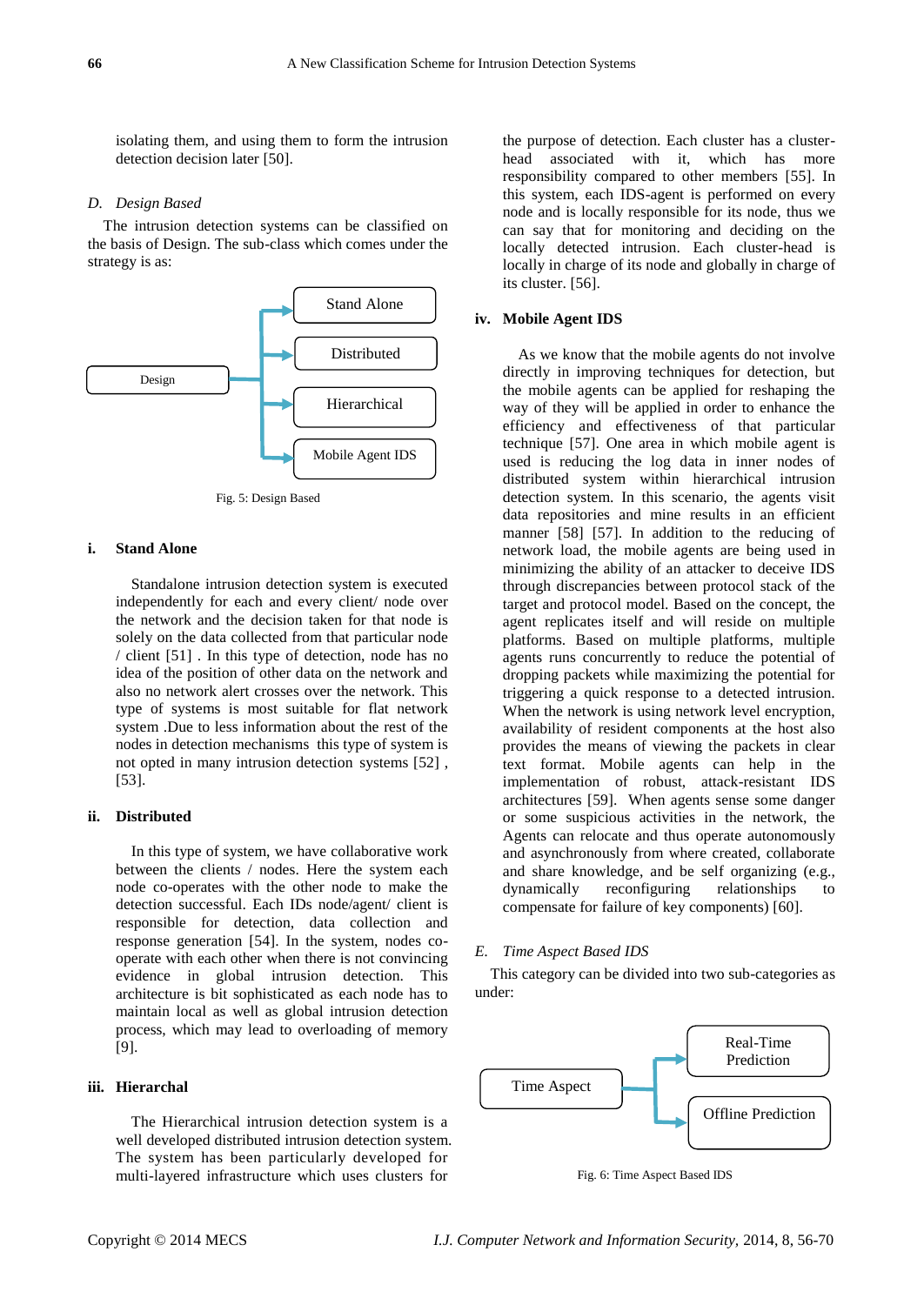#### **i. Real time based**

In this type of system, the data is being analyzed for some intrusion while session is in progress and raises alarm immediately when the system detects some suspicious data as an attack. Thus the data over the network is check for any intrusion in the real time aspect scenario.

## **ii. Offline based**

In this type of system, the data which we are going to analyze for some intrusion has been collected previously. i.e. the data to be analyzed are already there stored somewhere in term of log and are later processed for intrusion detection process. These types of systems are mainly used for understanding the attack behaviour.

#### *F. Monitoring*

The intrusion system can be also classified on the scope of monitoring. The sub-classes are:



Fig. 7: Monitoring Based IDS

## **i. Transition based**

In this approach [61] [62] attacks are represented as a sequence of state transitions of the monitored system. States in the attack pattern correspond to system states and have Boolean assertions associated with them that must be satisfied to transit to that state. Successive states are connected by arcs that represent the events/conditions required for changing state. These conditions, or signature actions, are not limited to a single audit trail event, but may be a complex specification of conditions.

# **ii. State Based**

In this approach, attacks can be detected on the single state i.e current state of the node/ client, thus identifies the intrusion on the state itself instead of changing of states ie. Transition as we have in transition based intrusion detection system [62].

#### *G. Architecture Based*

The intrusion detection system can also be classifies in accordance to their architecture. The different possible architectures are as:



#### **i. Single tired Architecture**

A single tired architecture, the most basic of the architecture, in which components in IDS collect data and process data themselves, rather than passing the output they collect to another set of components [1] Example HIDS tool that takes the output system logs and compares it to known patterns of attack.

## **ii. Multi tired Architecture:**

A multi-tiered architecture involves multiple components that pass information to each other **[1]** IDS mainly consists of three parts and they are as under:

- Sensors
- Analyzers or agents
- Manager

#### **iii.Centralized**

A centralized architecture relays on one server that is attached to all other clients, which regulates the traffic for these node [1], which mean all the incoming traffic and outgoing traffic make through that server and checks for the intrusion.

#### *H. Position of Deployment*

The intrusion detection can be classified by the nature of deployment of intrusion detection system. The classification based on the position of deployment is as under:



Fig. 9: Position of deployment

## **i. Host based**

The host-based intrusion detection system (HIDS) is a system which monitors and analyzes the network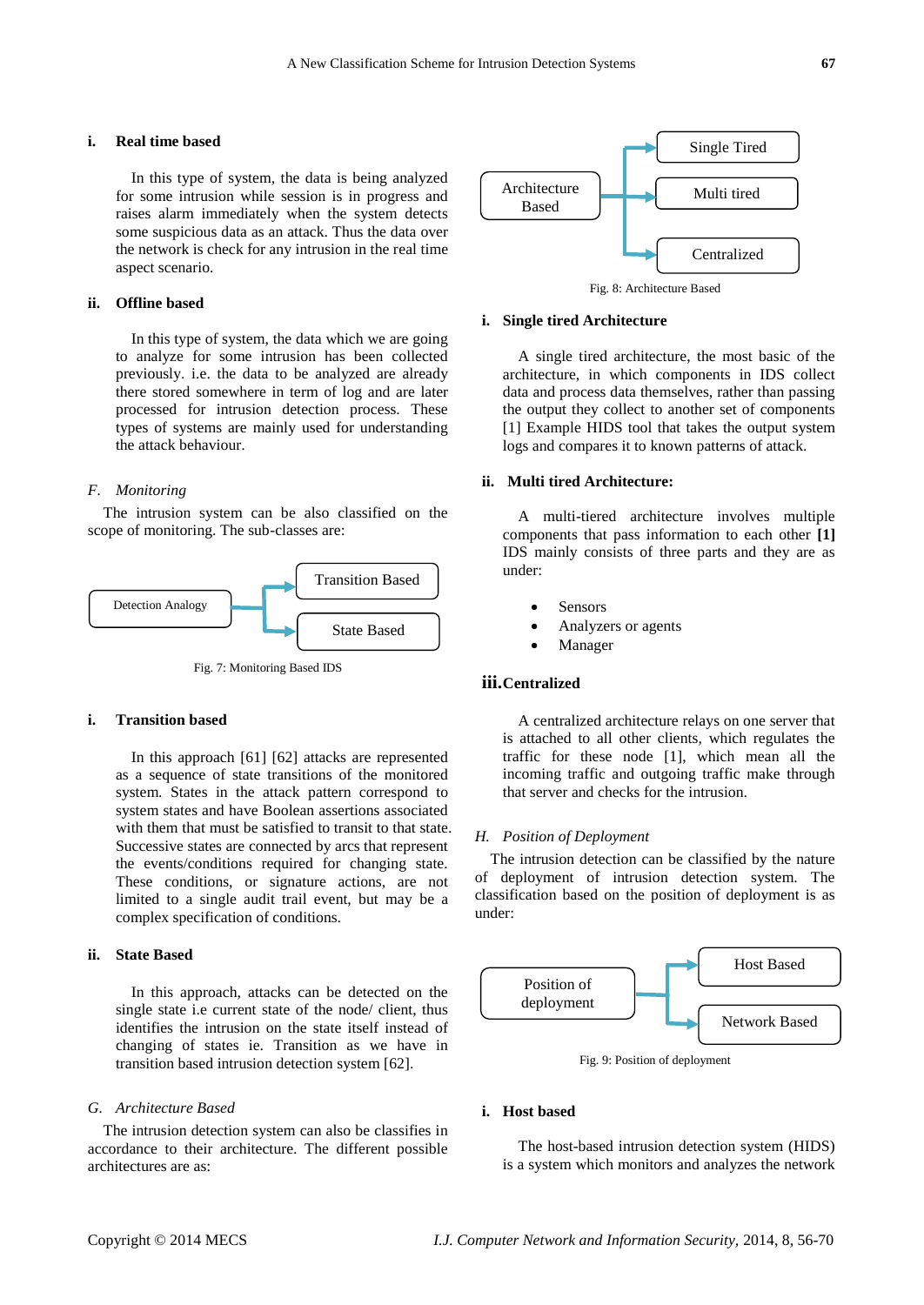or system data for some intrusion for a particular node. The system will analyze several areas to determine whether the data over that host is malicious or not. The host based system will consult several types of log files and then compare those log files against the internal database for known attacks [63]. The host-based IDS filters logs (which, in the case of some network and kernel event logs, can be quite verbose), analyzes them, re-tags the anomalous messages with its own system of severity rating, and collects them in its own specialized log for administrator analysis. The host based system can also check the integrity of important data file. It uses the checksum method by creating the checksum for each file and stores the same in a simple text file. Then the system periodically checks for the checksum already stored, if the checksum doesn't match for any file, the IDS will make an alert to the administrator by email or message [64], [65].

#### **ii. Network based**

Network based intrusion detection system is the system which inspects the individual packets flowing across the network. The NIDS can detect malicious packets that are designed to be overlooked by a firewalls simplistic filtering rule [65]. A networkbased intrusion detection system comprising at least one monitoring network interface card (NIC) for collecting packets of traffic to be analyzed from a network, and at least one response NIC for sending a packet for execution of a suspicious network activity operation and session kill operation to the network Where a plurality of monitoring NICs analyze traffic, they possess response NICs in an individual or shared manner, respectively. A response gateway is further provided to route a packet from a response NIC to the network under the condition that the response NIC cannot send the packet directly. Therefore, the network-based intrusion detection system can actively interrupt and hinder intrusion attempts irrespective of a network configuration type upon detecting network intrusions such as hacking, service attacks, scanning, etc., thereby minimizing improper measures to hacking and accurately monitoring a plurality of networks at the same time [66].

#### VI. CONCLUSIONS

The intrusion detection systems are used to detect the attacks coming towards the critical data of the user. As there are many types of intrusion detection system which detects these known as well as unknown attacks coming towards the user's data but up to this, there was no better classification in the literature of intrusion detection, this paper presents a better and elaborated classification based on the various parameters mentioned in the paper. The paper also describes each and every category discussed in the classification diagram. The paper gives a better idea about the category of intrusion detection available in classification.

#### **REFERENCES**

- [1] Beigh, Bilal Maqbool, and M. A. Peer. "Intrusion Detection and Prevention System: Classification and Quick." (2011).
- [2] Easttom, William Chuck. Computer security fundamentals. Pearson Education India, 2012.
- [3] Bhat, Wasim Ahmad, and S. M. K. Quadri. "Design Considerations for Developing a Disk File System." PhD diss., 2012.
- [4] Wang, Defeng, Daniel S. Yeung, and E. C. Tsang. "Weighted mahalanobis distance kernels for support vector machines." Neural Networks, IEEE Transactions on 18.5 (2007): 1453-1462.
- [5] Jaiganesh, V., Mangayarkarasi, S., & Sumathi, P.(2013). Intrusion Detection Systems: A Survey and Analysis of Classification Techniques. International Journal of Advanced Research in Computer and communication Engineering ,Vol. 2, Issue 4, April 2013
- [6] Asmaa Shaker ashoor and Sharad Gore, "Intrusion Detection System (IDS): Case Study," in IACSIT Press, Singapore, 2011, pp. 6-9.
- [7] Anderson, J. P. Computer Security Threat Monitoring and Surveillance, James P. Anderson Co., Box 42, Fort Washington. PA 19034 Technical Report Contract 79F296400, 1980.
- [8] Denning, Dorothy E. "An intrusion-detection model." Software Engineering, IEEE Transactions on 2 (1987): 222-232
- [9] Desai, M. D. Distributed intrusion detection (Doctoral dissertation, Indian Institute of Technology, Bombay). 2002.
- [10] Lippmann, Richard, Joshua W. Haines, David J. Fried, Jonathan Korba, and Kumar Das. "The 1999 DARPA offline intrusion detection evaluation." Computer networks 34, no. 4 (2000): 579-595.
- [11] Bace, Rebecca. "Technology Series Intrusion Detection", Macmillan Technical Publishing, 2000
- [12] Kozushko, Harley. "Intrusion detection: host-based and network-based intrusion detection systems." on September 11 (2003).
- [13] Kemmerer, Richard A., and Giovanni Vigna. "Intrusion detection: a brief history and overview." Computer 35, no. 4 (2002): 27-30.
- [14] Zhang, Yongguang, Wenke Lee, and Yi-An Huang. "Intrusion detection techniques for mobile wireless networks." Wireless Networks 9.5 (2003): 545-556.
- [15] Caswell, Brian, Jay Beale, and Andrew Baker. Snort Intrusion Detection and Prevention Toolkit. Syngress, 2007.
- [16] Amer, Suhair H., and Jr John A. Hamilton. "Input Data Processing Techniques in Intrusion Detection Systems? Short Review." Global Journal of Computer Science and Technology 9, no. 5 (2010).
- [17] Castro, Jaime Daniel Mejía, Jorge Maestre Vidal, Ana Lucila Sandoval Orozco, and Luis Javier Garc á Villalba. "TAXONOMY OF NETWORK INTRUSION DETECTION SYSTEM BASED ON ANOMALIES." (2013).
- [18] Ning, Peng, and Sushil Jajodia. "Intrusion ‐Detection Systems." Handbook of Computer Networks: Distributed Networks, Network Planning, Control, Management, and New Trends and Applications, Volume 3: 403-420.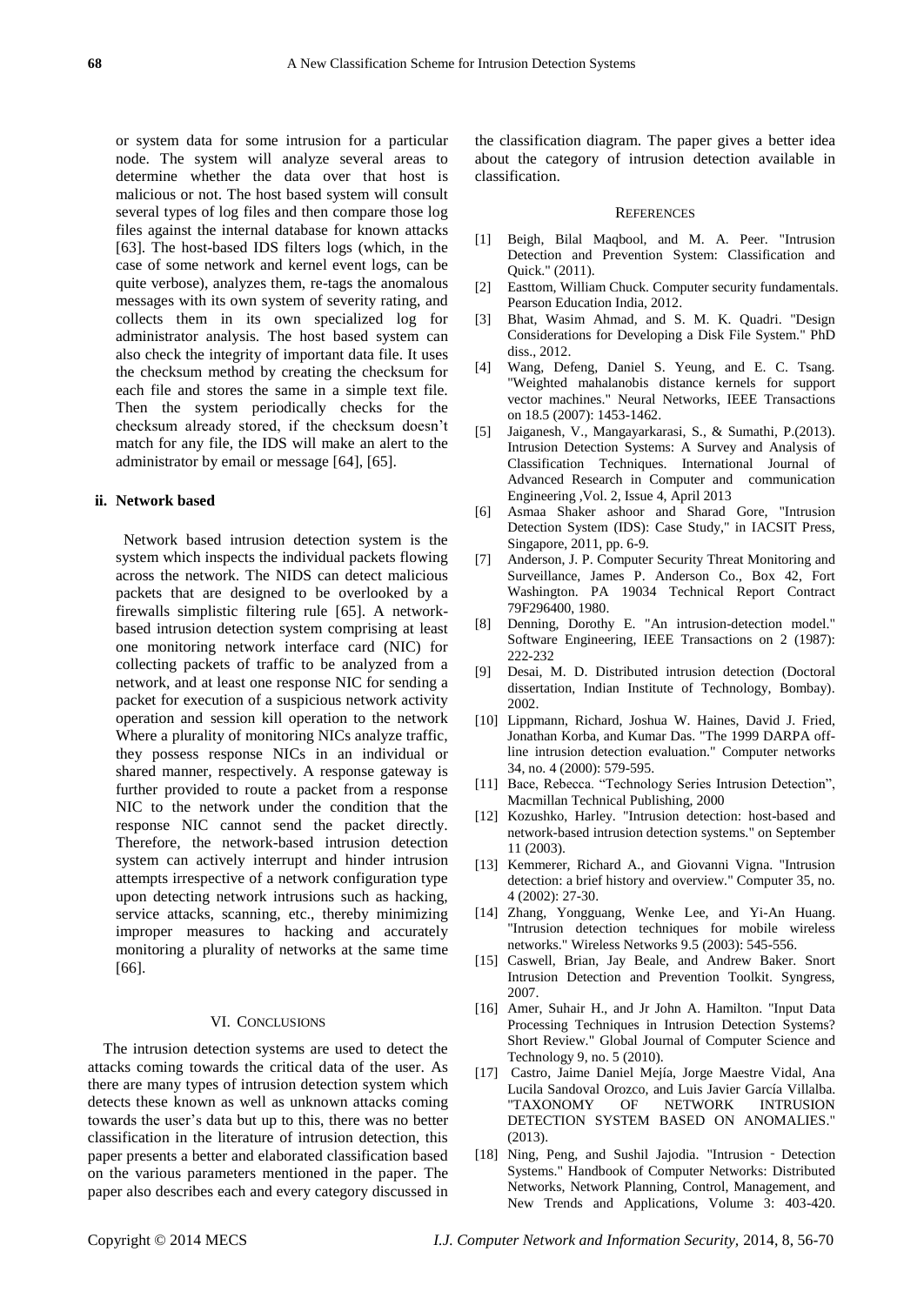- [19] Roesch, Martin. "Snort: Lightweight Intrusion Detection for Networks." In LISA, vol. 99, pp. 229-238. 1999.
- [20] Bloedorn, Eric, Alan D. Christiansen, William Hill, Clement Skorupka, Lisa M. Talbot, and Jonathan Tivel. Data mining for network intrusion detection: How to get started. MITRE Technical Report, 2001.
- [21] Rajasegarar, Sutharshan, Christopher Leckie, and Marimuthu Palaniswami. "Anomaly detection in wireless sensor networks." Wireless Communications, IEEE 15, no. 4 (2008): 34-40.
- [22] Powers, Simon T., and Jun He. "A hybrid artificial immune system and Self Organising Map for network intrusion detection." Information Sciences 178, no. 15 (2008): 3024-3042.
- [23] Twycross, Jamie, and Uwe Aickelin. "Towards a conceptual framework for innate immunity." Artificial Immune Systems. Springer Berlin Heidelberg, 2005. 112- 125.
- [24] Pagnoni, Anastasia, and Andrea Visconti. "An innate immune system for the protection of computer networks." In Proceedings of the 4th international symposium on Information and communication technologies, pp. 63-68. Trinity College Dublin, 2005.
- [25] Timmis, Jon, Mark Neal, and John Hunt. "An artificial immune system for data analysis." Biosystems 55, no. 1 (2000): 143-150.
- [26] DeCastro, L., Timmis, J.: Artificial Immune Systems: A New Computational Intelligence Approach. Springer, Heidelberg (2002).
- [27] Aickelin, Uwe, Peter Bentley, Steve Cayzer, Jungwon Kim, and Julie McLeod. "Danger theory: The link between AIS and IDS?." In Artificial Immune Systems, pp. 147-155. Springer Berlin Heidelberg, 2003
- [28] Grossman, R. L. "Data mining: challenges and opportunities for data mining during the next decade." Dispon ível: Magnify site. URL: http://www. magnify. com, Consultado em dez (1997).
- [29] Gaikwad, D., Sonali Jagtap, Kunal Thakare, and Vaishali Budhawant. "Anomaly Based Intrusion Detection System Using Artificial Neural Network and Fuzzy Clustering." International Journal of Engineering 1, no. 9 (2012).
- [30] Ben Gal, I., "Bayesian Networks" in Encyclopedia of Statistics in Quality and Reliability, Ruggeri, F., Kenett, R. S. and Faltin, F. (editors in chief), Wiley, 2007.
- [31] Pearl J. Pearl, "Reverend bayes on inference engines: a distributed hierarchical approach," in Proc. of the National Conference on Artificial Intelligence, 1982, pp. 133–136..
- [32] Scott, Steven L. "A Bayesian paradigm for designing intrusion detection systems." Computational statistics & data analysis 45, no. 1 (2004): 69-83.
- [33] Zadeh, Lotfi A. "Is there a need for fuzzy logic?." Information Sciences 178, no. 13 (2008): 2751-2779.
- [34] Dhanalakshmi, Y., and I. Ramesh Babu. "Intrusion detection using data mining along fuzzy logic and genetic algorithms." International Journal of Computer Science and Network Security 8, no. 2 (2008): 27-32Moradi and Zulkerniene, 1980 outlier detection
- [35] Hawkins, Douglas M. Identification of outliers. Vol. 11. London: Chapman and Hall, 1980..
- [36] Suzuki, Kenji, ed. Artificial neural networksmethodological advances and biomedical applications. InTech, 2011.
- [37] Zhang, Yuwen, X. Ding, Y. Liu, and P. J. Griffin. "An artificial neural network approach to transformer fault diagnosis." Power Delivery, IEEE Transactions on 11, no. 4 (1996): 1836-1841.
- [38] Kohonen, Teuvo. "The self-organizing map." Proceedings of the IEEE 78, no. 9 (1990): 1464-1480.
- [39] Carpenter, Gail A., and Stephen Grossberg. Adaptive resonance theory. Springer US, 2010.
- [40] Axelsson, Stefan. Intrusion detection systems: A survey and taxonomy. Vol. 99. Technical report, 2000.
- [41] Gross, George. "Stochastic processes." (1996).
- [42] Qayyum, A., M. H. Islam, and M. Jamil. "Taxonomy of statistical based anomaly detection techniques for intrusion detection." In Emerging Technologies, 2005. Proceedings of the IEEE Symposium on, pp. 270-276. IEEE, 2005.
- [43] KHEM, DHAWAL, HARIN VADODARIA, MANISH AGGARWAL, MITESH M. KHAPRA, and NIRAV UCHAT. "Intrusion Detection Systems." (2007).
- [44] Kuperman, Benjamin A. "CERIAS Tech Report 2004-26 A CATEGORIZATION OF COMPUTER SECURITY MONITORING SYSTEMS AND THE IMPACT ON THE DESIGN OF AUDIT SOURCES." (2004).
- [45] H. Debar, M. Becker and D. Siboni,"A neural network component for an intrusion detection system," Proceedings of 1992 IEEE Computer Society Symposium on Research in Security and Privacy, pp. 240-250, Oakland, CA, May 1992.
- [46] Luger, George, Arthur Maccabe, and Mark Servilla. The architecture of a network-level intrusion detection system. Department of Computer Science, College of Engineering, University of New Mexico, 1990.
- [47] Greensmith, Julie, Uwe Aickelin, and Steve Cayzer. "Introducing dendritic cells as a novel immune-inspired algorithm for anomaly detection." In Artificial Immune Systems, pp. 153-167. Springer Berlin Heidelberg, 2005.
- [48] Patcha, Animesh, and Jung-Min Park. "An overview of anomaly detection techniques: Existing solutions and latest technological trends." Computer Networks 51, no. 12 (2007): 3448-3470.
- [49] Portnoy, Leonid, Eleazar Eskin, and Sal Stolfo. "Intrusion detection with unlabeled data using clustering." In In Proceedings of ACM CSS Workshop on Data Mining Applied to Security (DMSA-2001. 2001
- [50] Farhan, A. F., D. Zulkhairi, and M. T. Hatim. "Mobile agent intrusion detection system for mobile ad hoc networks: A non-overlapping zone approach." In Internet, 2008. ICI 2008. 4th IEEE/IFIP International Conference on, pp. 1-5. IEEE, 2008
- [51] Rafsanjani, Marjan Kuchaki, and Ali Movaghar. "Developing a Hybrid Method for Identifying Monitoring Nodes in Intrusion Detection Systems of MANET." Contemporary Engineering Sciences Journal 2, no. 3 (2009): 105-116.
- [52] T. Anantvalee and J. Wu, "A survey on intrusion detection in mobile adhoc networks", Springer J. Wireless Network Security, pages 159-180, 2007.
- [53] Samad, Kashan, Ejaz Ahmed, and Waqar Mahmood. "Simplified clustering scheme for intrusion detection in mobile ad hoc networks." In 13th International Conference on Software, Telecommunications and Computer Networks (SoftCOM), Split, Croatia. 2005.
- [54] Fu, Yingfang, Jingsha He, and Guorui Li. "A distributed intrusion detection scheme for mobile ad hoc networks." In Computer Software and Applications Conference, 2007. COMPSAC 2007.
- [55] Huang, Yi-an, and Wenke Lee. "A cooperative intrusion detection system for ad hoc networks." In Proceedings of the 1st ACM workshop on Security of ad hoc and sensor networks, pp. 135-147. ACM, 2003.